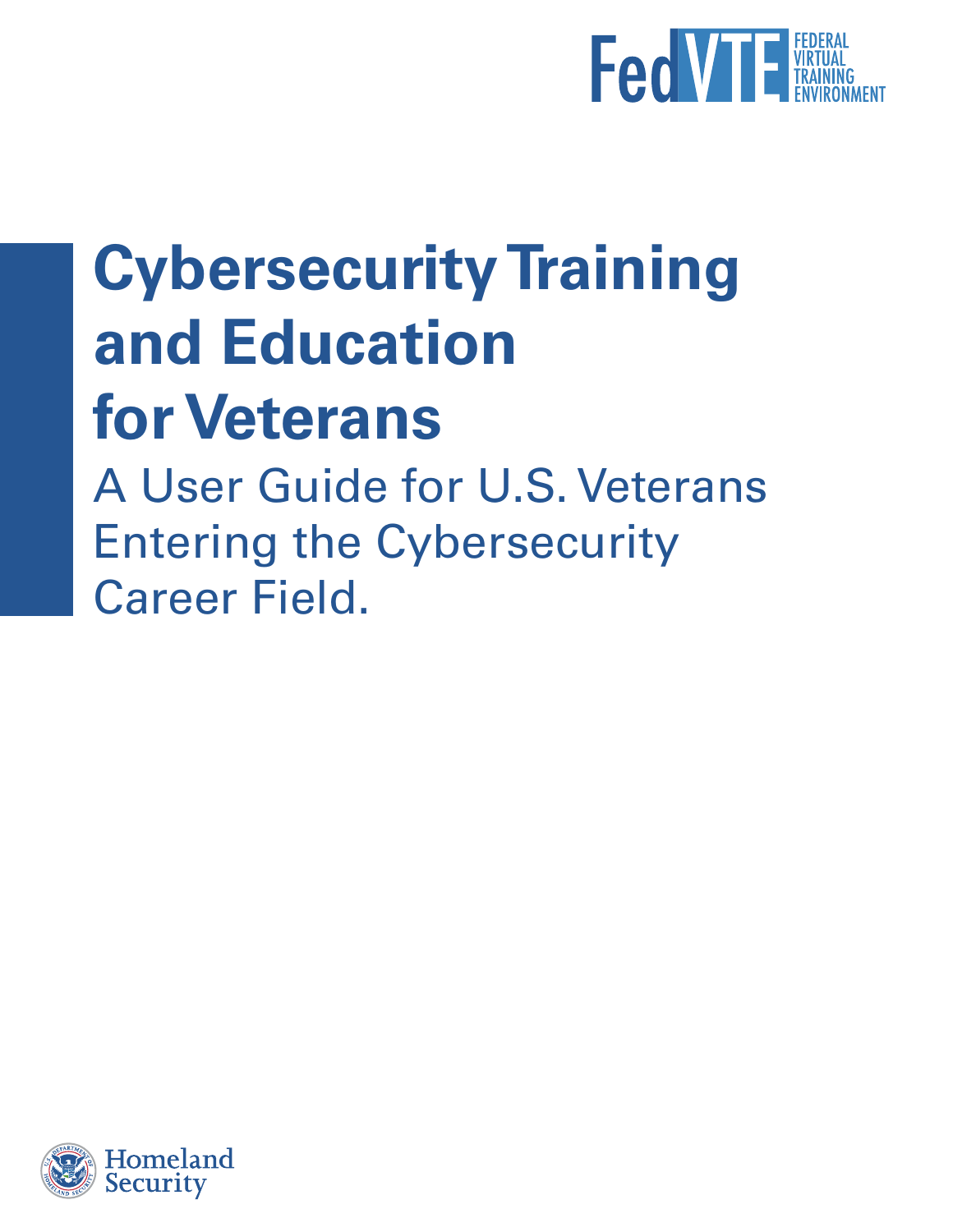

## Inside this guide

| <b>Getting Started</b>                                           | З |
|------------------------------------------------------------------|---|
| <b>Short-term Plan</b>                                           | 4 |
| <b>Federal Virtual Training Environment</b>                      | 4 |
| Long-term Plan                                                   | 6 |
| <b>National Initiative For Cybersecurity Careers and Studies</b> | 7 |
| What Jobs Are Out There?                                         |   |
| Cyberseek.org                                                    | 8 |
| <b>For Employers</b>                                             | 9 |

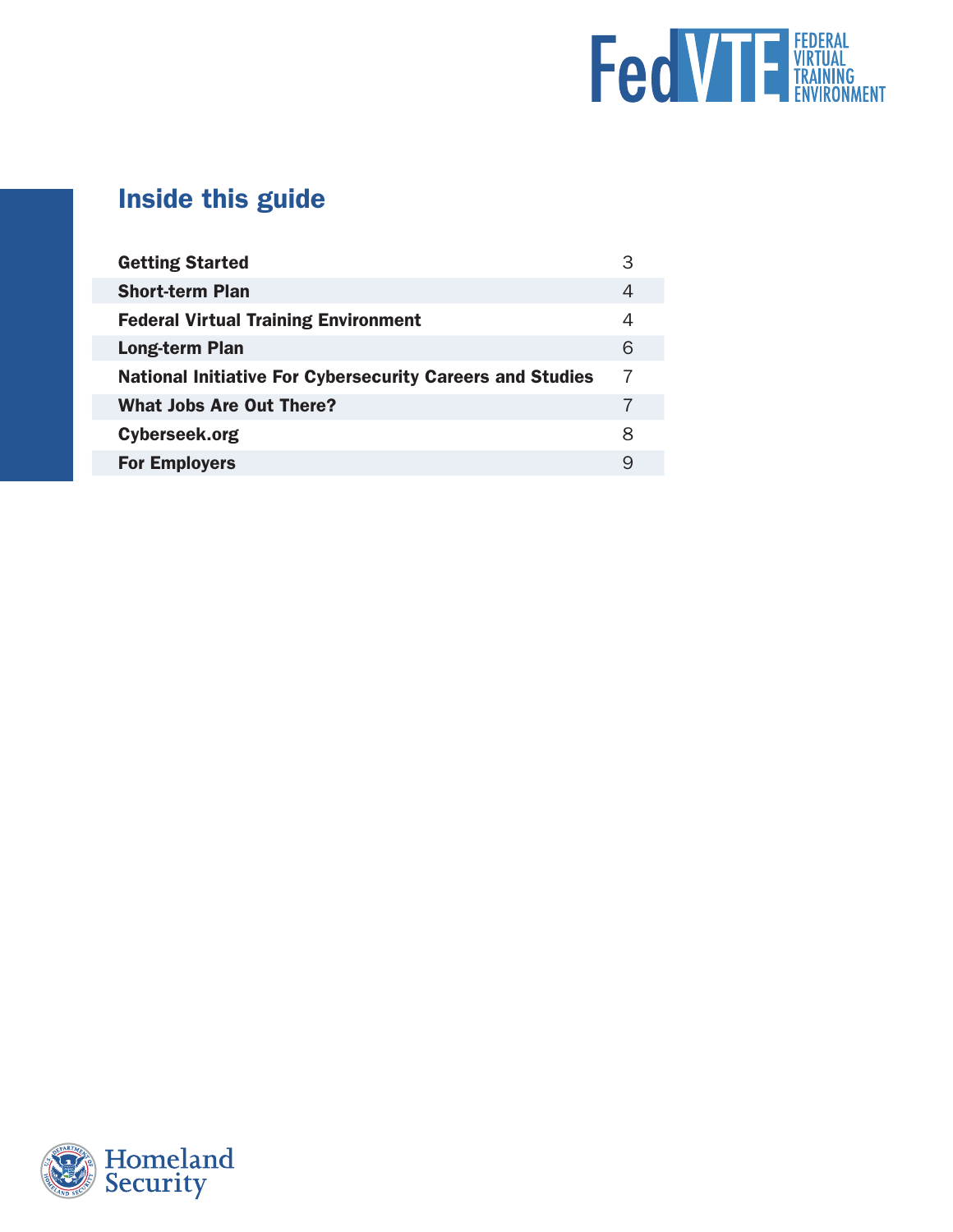

## <span id="page-2-0"></span>Getting Started

Transitioning from a military career to civilian life just got easier. This guide introduces Veterans to cybersecurity training and education resources that help build the skills necessary to transition into a cybersecurity career.

#### What is Cybersecurity?

Cybersecurity focuses on protecting computers, networks, and information from unauthorized access or attack. Essentially, if a device connects to the Internet, it is vulnerable to attacks and needs protecting.

Through military service, Veterans may come equipped with the ability to quickly process information for security decisions, maintain situational awareness, learn on the job, and respond to challenging situations; these abilities can transfer successfully into a cybersecurity career.

Cybersecurity is a field that allows Veterans to transfer a passion for defending our country to a new battlefield – one that has an ever-changing landscape with many adversaries. Cybersecurity careers are an opportunity to continue to support a mission that protects citizens, critical information, and even national security online. Many jobs in cybersecurity offer rewards that are similar to the military experience, such as the ability to thwart adversaries, make quick decisions in dynamic situations, and help defend the country.



Veterans are likely ahead of their civilian counterparts when it comes to preparing for a career in cybersecurity:

- *•* Veterans were exposed to security procedures in the military and were trained to tackle challenges in a timely and systematic fashion.
- Veterans may have already acquired a security clearance during service, which can help when competing for a federal position, as well, as speed up the on-boarding process.

The demand for cybersecurity professionals is growing. There will be an estimated global cybersecurity workforce shortage of 1.8 million by 2022<sup>1</sup>, making cybersecurity one of the most in demand careers in the country. In addition, cybersecurity professionals report a median salary of \$95,510—that's nearly three times the national average<sup>2</sup>. This Guide will provide Veterans with the right tools and resources to obtain a high-paying, high-demand cybersecurity career.

The Department of Homeland Security (DHS) is committed to helping ensure our nation has a dependable workforce of skilled cybersecurity professionals. To support this goal, DHS is offering training and education resources to U.S. Veterans.



**<sup>1</sup>** [\(ISC\)2™ Cybersecurity Workforce Study, 2017](https://www.isc2.org/News-and-Events/Press-Room/Posts/2017/02/13/Cybersecurity-Workforce-Shortage-Continues-to-Grow-Worldwide)

**<sup>2</sup>** [Bureau of Labor Statistics, 2017.](https://www.bls.gov/ooh/computer-and-information-technology/information-security-analysts.htm)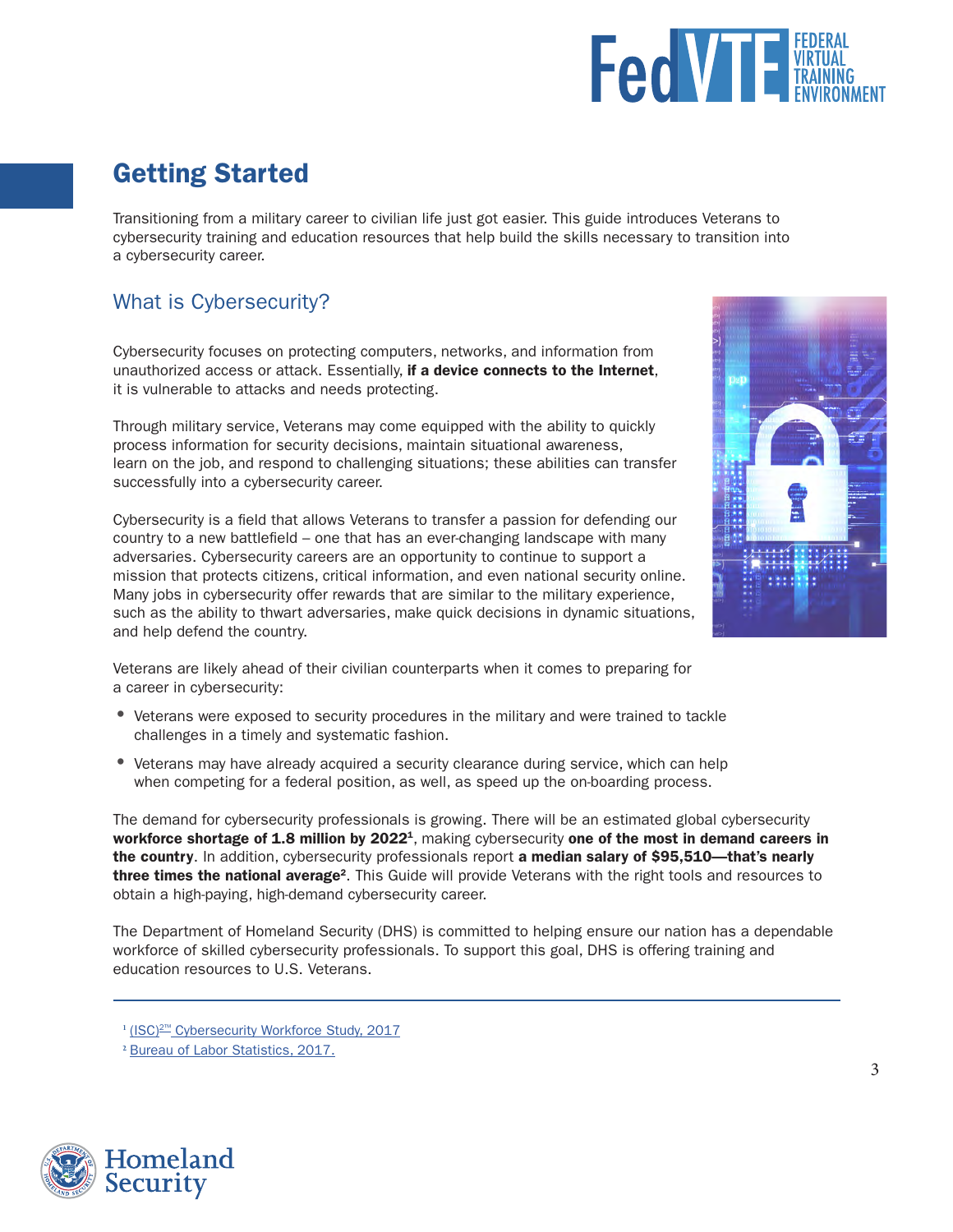

#### <span id="page-3-0"></span>How Veterans transition to a new career after military service

Cybersecurity offers many different types of jobs in various environments. You might defend a network, create organizational strategies, or even try to breach systems to test vulnerabilities.

Veterans can take advantage of free cybersecurity training and scholarship opportunities to learn the knowledge, skills, and abilities (KSAs) needed to enter the cybersecurity field.



#### Short-term Plan

The very nature of cybersecurity is reacting to fast-paced evolving threats and vulnerabilities to our Nation's information systems. Familiarity with these threats can set Veterans apart during the job interviewing process. Certifications are industry-recognized validations of specific skills or experiences in a particular subject area. Employers often use certifications as a way to identify people with specific skill sets. Certifications help you stand out in a competitive job market. Fortunately, DHS provides training courses through the Federal Virtual Training Environment ([FedVTE](https://go.usa.gov/xmV7e)) platform with courses ranging from general security awareness and online user safety to highly technical advanced certifications.

## Federal Virtual Training Environment ([FedVTE](https://go.usa.gov/xmV7e))



DHS and Hire our Heroes (HOH) teamed up to provide Veterans access to [FedVTE,](https://go.usa.gov/xmV7e) a free, online cybersecurity training center. With 24/7 on-demand access to 60+ courses in varying levels of proficiency from beginner to advanced, Veterans can explore and take courses at their

own pace. All courses align with the [National Institute for Cybersecurity Education \(NICE\) Cybersecurity](https://niccs.us-cert.gov/workforce-development/cyber-security-workforce-framework)  [Workforce Framework](https://niccs.us-cert.gov/workforce-development/cyber-security-workforce-framework), allowing Veterans to build the necessary Knowledge, Skills, and Abilities (KSAs) to enter confidently into the cybersecurity workforce.

[FedVTE](https://go.usa.gov/xmV7e) delivers cutting-edge training courses, executive-level training, and industry certification preparation courses. You must adhere to each individual certification provider's requirements, including meeting experience requirements and paying any applicable fees. In a 2017 report, "after developing new skills from acquiring certifications or other training, survey respondents reported a 9 to 16% pay raise<sup>3</sup>."

**<sup>3</sup>** [Global Knowledge, 2018](https://www.globalknowledge.com/fr-fr/-/media/global-knowledge/resource-library/special-reports/2018-it-skills-and-salary-report-pdf.ashx?la=fr-fr&hash=8F86E1D5B0C5C9C2E5D6B83191A3BA6D1C769B40)

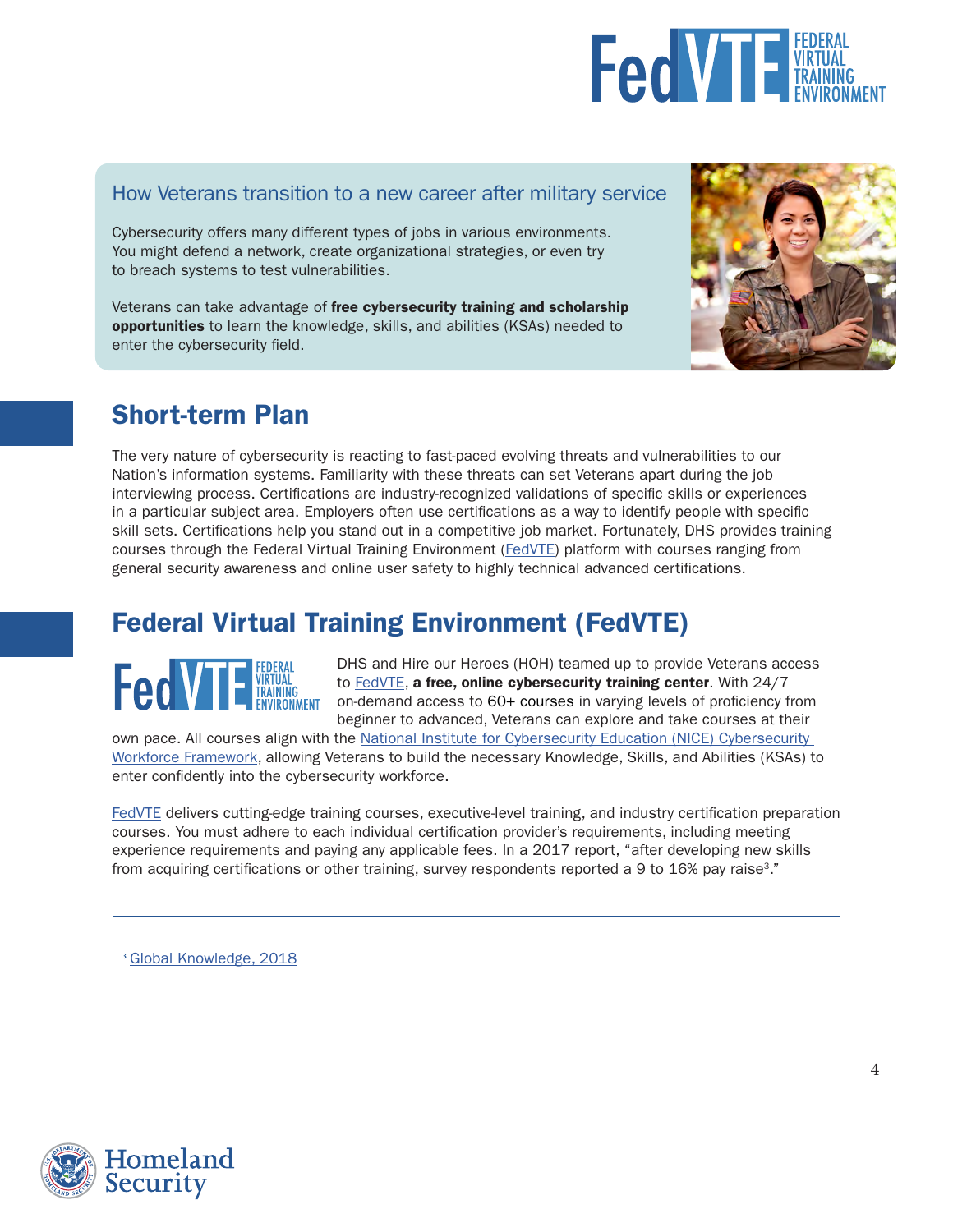

#### Popular Cybersecurity Certifications

- 1. CompTIA Security+
- 2. E-C Council Certified Ethical Hacker (CEH)
- 3. CompTIA Network+ Certified Information Security Manager (CISM)
- 4. (ISC)2™ Certified Information Systems Security Professional (CISSP)
- 5. CompTIA A+

There are many entry points into a cybersecurity career; the graphic below depicts one suggested track for newcomers that leverages existing free [FedVTE](https://go.usa.gov/xmV7e) training. Keep in mind when you successfully complete courses in the system, you will receive a **[FedVTE](https://go.usa.gov/xmV7e)** course completion certificate.

#### Beginner

0-3 years experience

#### Baseline IT Knowledge

CompTIA A+ Certification Prep. CompTIA Network+ Certification Prep

#### Cybersecurity Concepts 101 Coding 101 Critical Infrastructure Protection 101 Reverse Engineering Cybersecurity Overview for Mangers Cybersecurity Risk Management for Managers CompTIA Security+ Certification Prep (ISC)2™ Systems Security Certified Practitioner

#### Intermediate

3-5 years experience

(ISC)2™ Systems Secure Software Lifecycle Professional (CSSLP) Mobile and Device Security Wireless Network Security (WNS) Windows Operating System Security

#### Advanced Specialties

5+ years experience

CompTIA Security Practitioner Prep Certified Ethical Hacker (EC-Council) ISACA Certified Information Security Auditor (CISA) ISACA Certified Informational Security Manager (CISM) IPv6 Security Linux Operating System Security (ISC)2™ Certified Authorization Professional (CAP)

#### Expert

5+ years experience

(ISC)2™ Certified Information System Security Professional (CISSP) Certification Prep

#### Optional Concentrations

(ISC)2™ CISSP Concentration: ISSAP (Architecture) (ISC)2™ CISSP Concentration: ISSEP (Engineering) (ISC)2™ CISSP Concentration: ISSMP (Management) 5

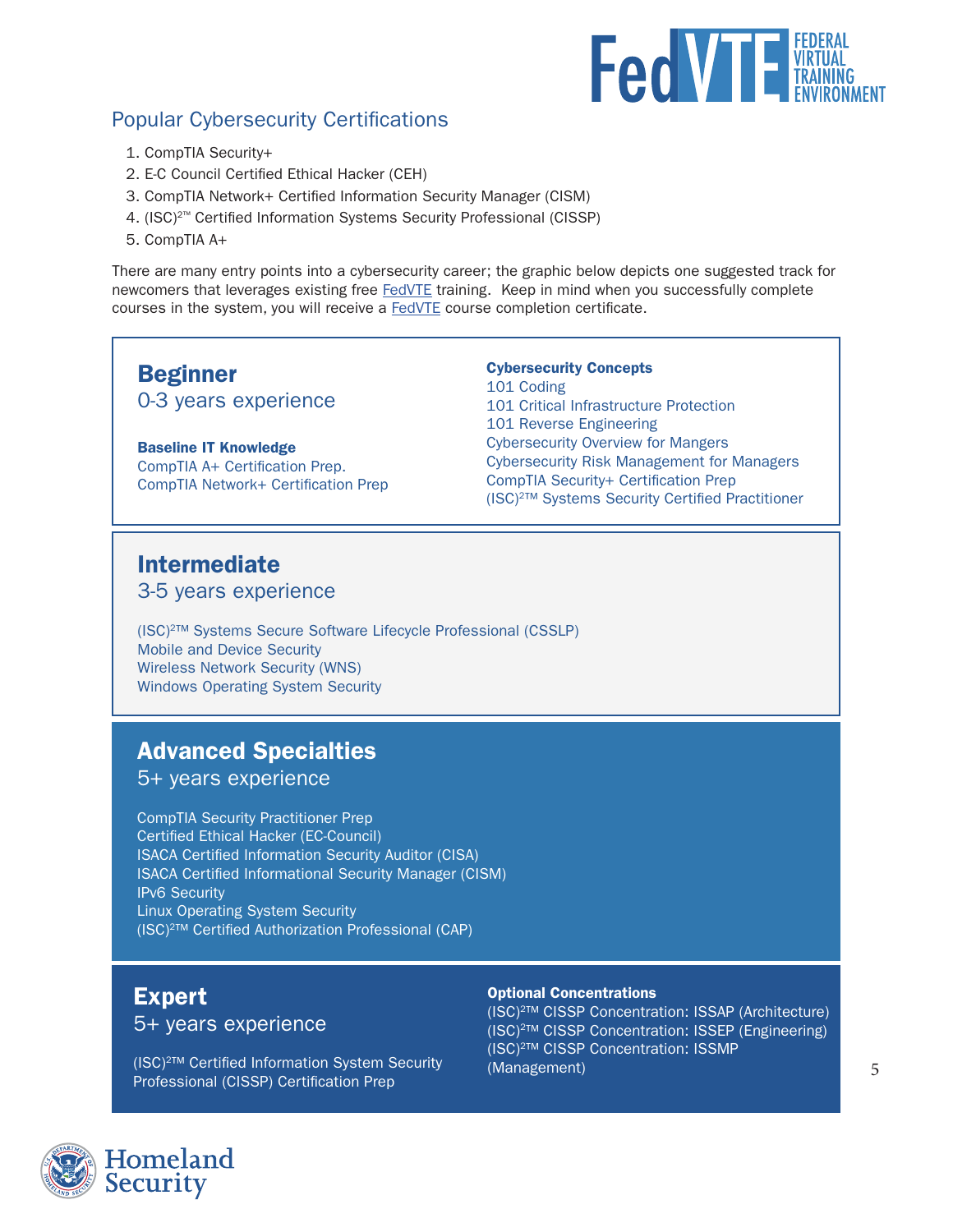

#### <span id="page-5-0"></span>Long-term Plan

Certifications are a great way to quickly make job applicants more competitive to employers, but many cybersecurity careers also require a cybersecurity-related degree. The list below details general educational expectations in the cybersecurity field. Some employers may also look for advanced training, industry certifications, or work experience.

- Associate's Degree: Certain entry-level cybersecurity positions may be obtainable with a two-year associate's degree in computer science, cybersecurity or a related field, plus work experience.
- Bachelor's Degree: Plan on obtaining a four-year degree to compete for most cybersecurity jobs. A bachelor's degree in computer science, information technology, engineering, or a related discipline can be a good start.
- Master's Degree: Some employers hiring for cybersecurity positions may require candidates to have an advanced degree, such as a Master of Science in cybersecurity, information assurance, or a related field. An advanced degree typically takes an additional two years beyond the bachelor's level.



**Designated Cybersecurity Schools: The National Centers of** [Academic Excellence \(CAE\) program,](https://niccs.us-cert.gov/formal-education/national-centers-academic-excellence-cae) jointly supported by DHS and the National Security Agency (NSA), recognizes certain institutions and their outstanding cybersecurity-related degree programs with CAE designations. The curricula in these programs map to the National Initiative for Cybersecurity Education (NICE) Cybersecurity Workforce [Framework.](https://niccs.us-cert.gov/workforce-development/cyber-security-workforce-framework)

CAE institutions offer cyber-related degree programs at community colleges, and at four-year colleges and universities. Program graduates often develop into cybersecurity experts who help to protect national security information systems, commercial networks, and critical information infrastructure in the private and public sectors. To learn more about the CAE program, visit [https://niccs.us-cert.gov/education/](https://niccs.us-cert.gov/education/national-centers-academic-excellence-cae) [national-centers-academic-excellence-cae.](https://niccs.us-cert.gov/education/national-centers-academic-excellence-cae)



**Scholarships:** The [CyberCorps®: Scholarship for Service \(SFS\) program](https://niccs.us-cert.gov/formal-education/cybercorps-scholarship-service-sfs), co-sponsored by DHS and the National Science Foundation (NSF), offers cybersecurity scholarships to outstanding undergraduate, graduate, and doctoral students. Students can currently receive up to \$34,000 to attend a participating institution.

SFS scholarships may fully fund the typical costs incurred by full-time students attending a participating institution, including tuition and related fees for up to two years. Combine this with your GI bill and you might end up earning a cybersecurity degree for free! There are currently 70+ institutions that receive SFS scholarship awards. To learn more about the SFS program, visit [https://niccs.us-cert.gov/formal](https://niccs.us-cert.gov/formal-education/cybercorps-scholarship-service-sfs)[education/cybercorps-scholarship-service-sfs.](https://niccs.us-cert.gov/formal-education/cybercorps-scholarship-service-sfs)

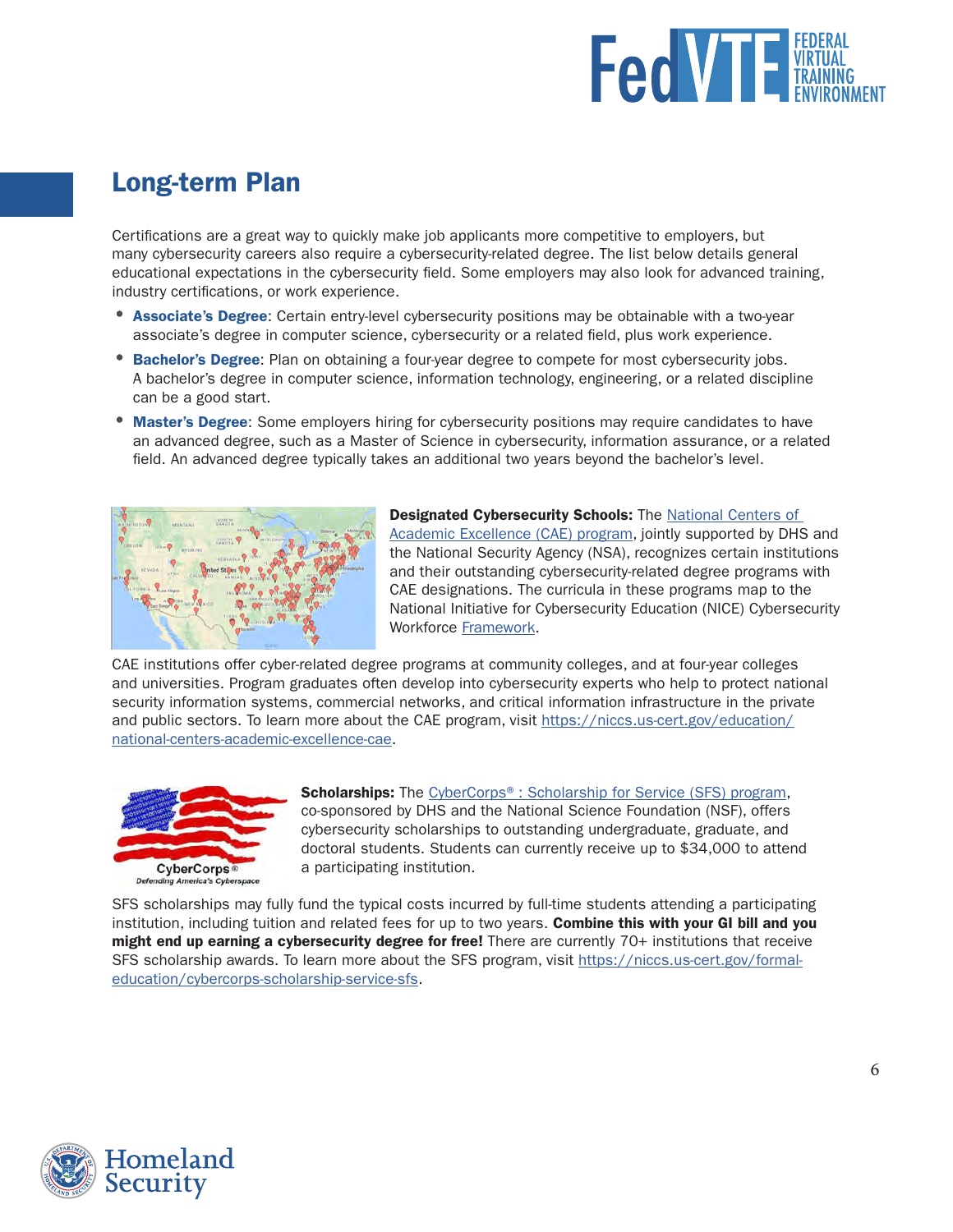

#### <span id="page-6-0"></span>Financial Assistance

Financial assistance is available through a variety of programs and websites outside of DHS. Below are some of the common financial assistance programs Veterans have access to.

- *•* [Yellow Ribbon Program](http://www.benefits.va.gov/gibill/yellow_ribbon.asp)
- *•* [GI Bill](https://www.benefits.va.gov/gibill/)
- *[Tuition Assistance \(TA\) Top Up](https://www.benefits.va.gov/gibill/tuition_assistance.asp)*
- *•* [Vocational Rehabilitation](https://www.benefits.va.gov/VOCREHAB/)
- *•* [Community College Cyber Pilot Program](https://www.nsf.gov/funding/pgm_summ.jsp?pims_id=505573)



[Additionally, Veterans may receive tuition discounts at some colleges and universities.](https://www.nsf.gov/funding/pgm_summ.jsp?pims_id=505573)

## National Initiative for Cybersecurity Careers and Studies (NICCS)



In addition to [FedVTE,](https://go.usa.gov/xmV7e) DHS developed the [NICCS Education](https://niccs.us-cert.gov/training/search)  [and Training Course Catalog,](https://niccs.us-cert.gov/training/search) an open source tool to help aspiring and current cybersecurity professionals locate nearby cybersecurity-related courses. With more than 4,000 courses (and growing) aligned to the [National Initiative for Cybersecurity](https://niccs.us-cert.gov/workforce-development/cyber-security-workforce-framework)  [Education \(NICE\) Cybersecurity Workforce Framework](https://niccs.us-cert.gov/workforce-development/cyber-security-workforce-framework), users can easily filter to find modules that are appropriate to their interest and level of professional development.

Veterans can visit the [Course Catalog](https://niccs.us-cert.gov/training/search) to find their next cybersecurity-related course quickly.

Remember, the [Post-9/11 GI Bill](http://www.benefits.va.gov/gibill/yellow_ribbon.asp), is worth up to 36 months of financial support for education and training for graduate and undergraduate degrees, vocational/technical training, correspondence training, licensing and national testing programs, and tutorial assistance to prepare you for a career in cybersecurity.

#### What Jobs Are Out There?

The [National Initiative for Cybersecurity Education \(NICE\) Cybersecurity Workforce Framework](https://niccs.us-cert.gov/training/national-cybersecurity-workforce-framework) provides common language on cybersecurity roles and helps define professional requirements. The NICE Cybersecurity Workforce Framework organizes cybersecurity into seven high-level categories, each comprised of several specialty areas.

This organizational structure is based on extensive job analyses that groups together work and workers that share common major functions, regardless of job titles or other occupational terms. The [NICE](https://niccs.us-cert.gov/training/national-cybersecurity-workforce-framework)  [Cybersecurity Workforce Framework](https://niccs.us-cert.gov/training/national-cybersecurity-workforce-framework) includes many categories of work Veterans might find familiar from having a military background.

While technical expertise is sought after, not all cybersecurity work opportunities require deep technical expertise – there is a strong need for individuals with experience and skills in program management, people management, policy development, and training.

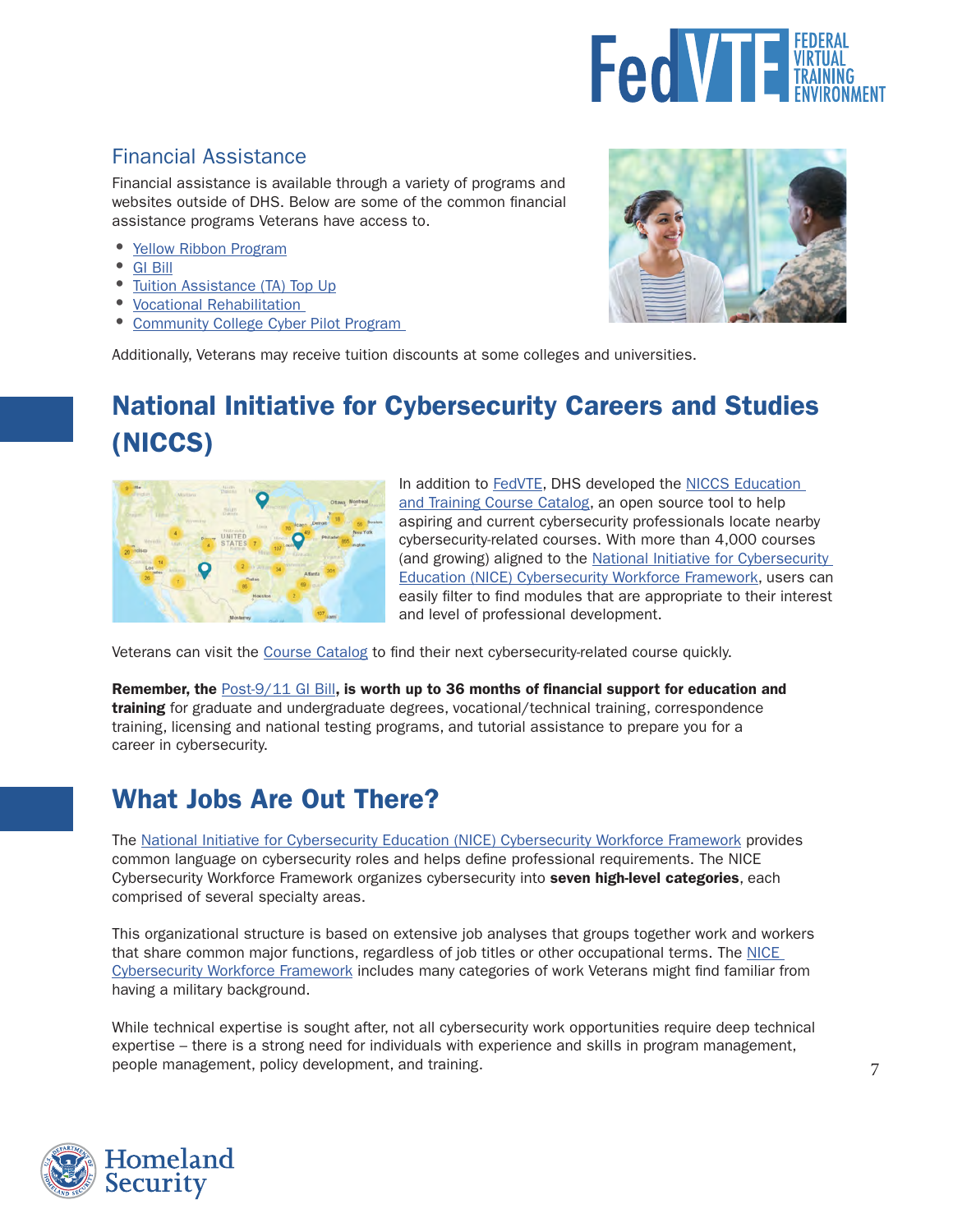

<span id="page-7-0"></span>For example, when exploring Categories like Oversee and Govern and Operate and Maintain there are less technical roles:

- **Education and Training:** developing, planning, and delivering training on cybersecurity subjects
- **Strategic Planning and Policy Development**: defining strategy and policy direction as it pertains to cybersecurity standards and operations
- **Knowledge Management:** managing, organizing, and securing access to information
- **Data Administration**: developing and administering databases that allow for the storage, query, and utilization of data

Exploring the categories and specialty areas of the NICE Cybersecurity Workforce Framework shows the wide range of options available while preparing to launch a new and exciting career in cybersecurity. Additionally found in the Framework are capability indicators, which provide an understanding of the qualities or accomplishments that cybersecurity professionals possess across proficiency levels, and signal a greater likelihood of success in each work role.

Veterans are encouraged to explore the NICE Cybersecurity Workforce Framework on the [National Initiative](http://niccs.us-cert.gov/)  [for Cybersecurity Careers and Studies](http://niccs.us-cert.gov/) (NICCS) website. NICCS hosts an interactive framework tool allowing individuals to browse and evaluate how their skills fit into the cybersecurity workforce. NICCS also serves as a national resource for cybersecurity awareness, education, training, and career opportunities. NICCS makes training information available through a robust, searchable catalog which allows users to find cybersecurity training programs based on location, preferred delivery method, specialty area, or proficiency level.

### Cyberseek.org

Cyberseek.org provides a variety of tools to locate supply and demand of cybersecurity jobs, interactive career pathways mapped to the NICE Cybersecurity Workforce Framework, top job titles, key jobs within cybersecurity and transition points between jobs, salaries, credentials, and skillsets associated. Click on the map to go directly to the Cybersecurity Workforce Heat Map to get a better understanding of the jobs in your state or local area.